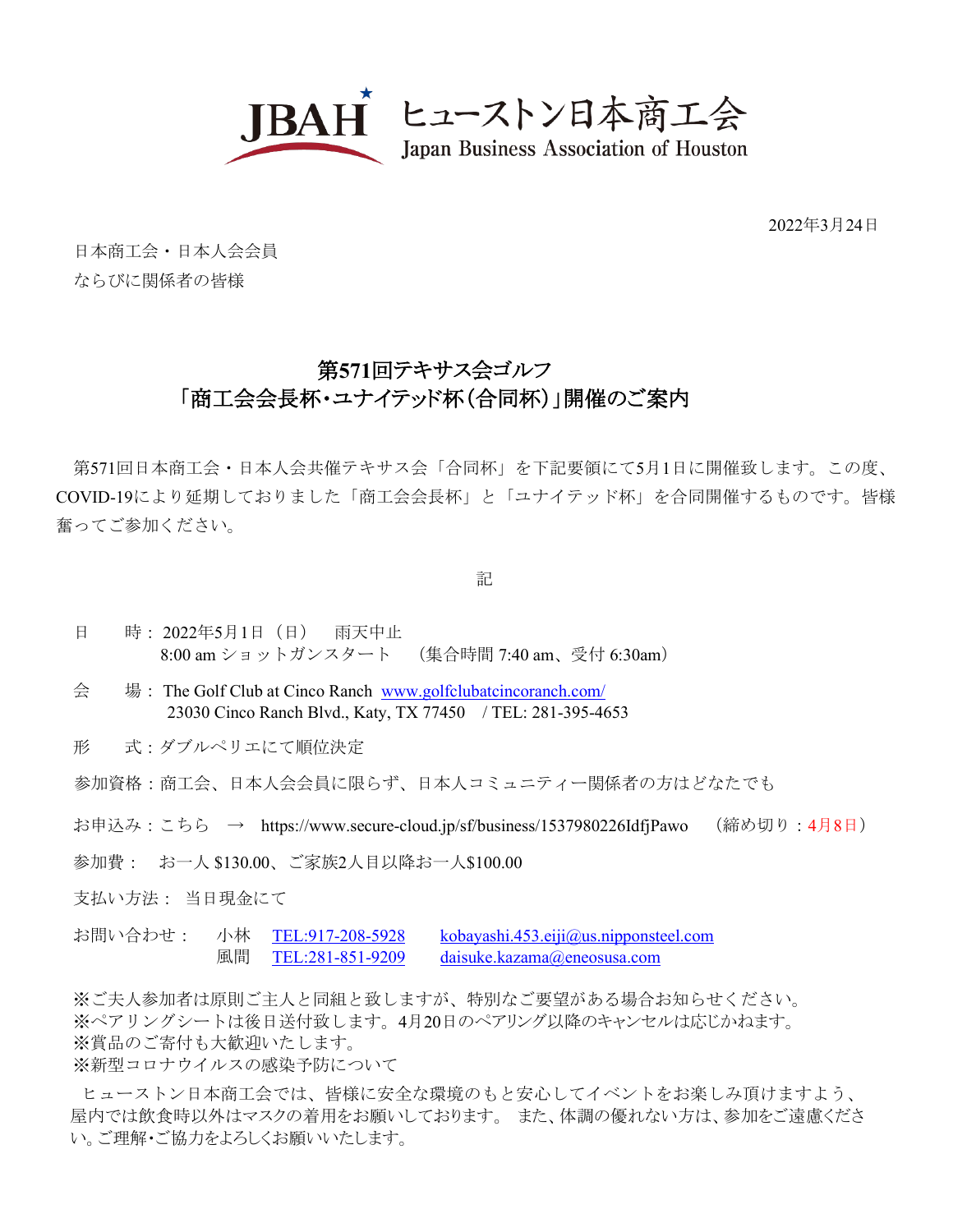

3/24/2022

Dear JBAH & JAGH Members and Friends,

Japan Business Association of Houston (JBAH) and Japanese Association of Greater Houston (JAGH) are pleased to announce our upcoming event of the 571th Texas-Kai Golf Tournament on 5/1/22. It will be held as "JOINT CUP", combining "JBAH President Cup" and "United Cup" after the tournaments were postponed because of COVID-19. Please refer to the following for detail:

## **The 571th Texas-Kai Golf Tournament**

- Date:  $5/1/22$  (Sun) In case of bad weather, the tournament will be cancelled.
- Tee-Off Time : 8:00 a.m. Shot-Gun start (Assembly Time 7:40 am / Registration 6:30 am )
- Place : The Golf Club at Cinco Ranch [www.golfclubatcincoranch.com/](http://www.golfclubatcincoranch.com/) 23030 Cinco Ranch Blvd., Katy, TX 77450 / TEL: 281-395-4653

Rules : Double Peoria System

Registration: Click the link and register by 4/8/22→ **<https://www.secure-cloud.jp/sf/business/1537980226IdfjPawo>**

Entry fee : \$130.00 per player (\$100.00 per player for additional family members)

Payment : Cash

| Contact: | Mr. Eiji Kobayashi | TEL:917-208-5928 | kobayashi.453.eiji@us.nipponsteel.com |
|----------|--------------------|------------------|---------------------------------------|
|          | Mr. Daisuke Kazama | TEL:281-851-9209 | $d$ aisuke.kazama@eneosusa.com        |

\* A pairing sheet will be sent to you later. Cancellation will not be accepted after pairing is completed on 4/20/22.

- \* Your donation for prizes will be greatly appreciated.
- \* In order to ensure the safe environment for this event during COVID-19 pandemic, we kindly ask you to refrain from participating the event if you are feeling sick. We also ask for your cooperation to wear face coverings when inside except when actively eating or drinking.

We look forward to having you join us! With Kind Regards,

JBAH Texas-Kai Golf Event Organizer Team